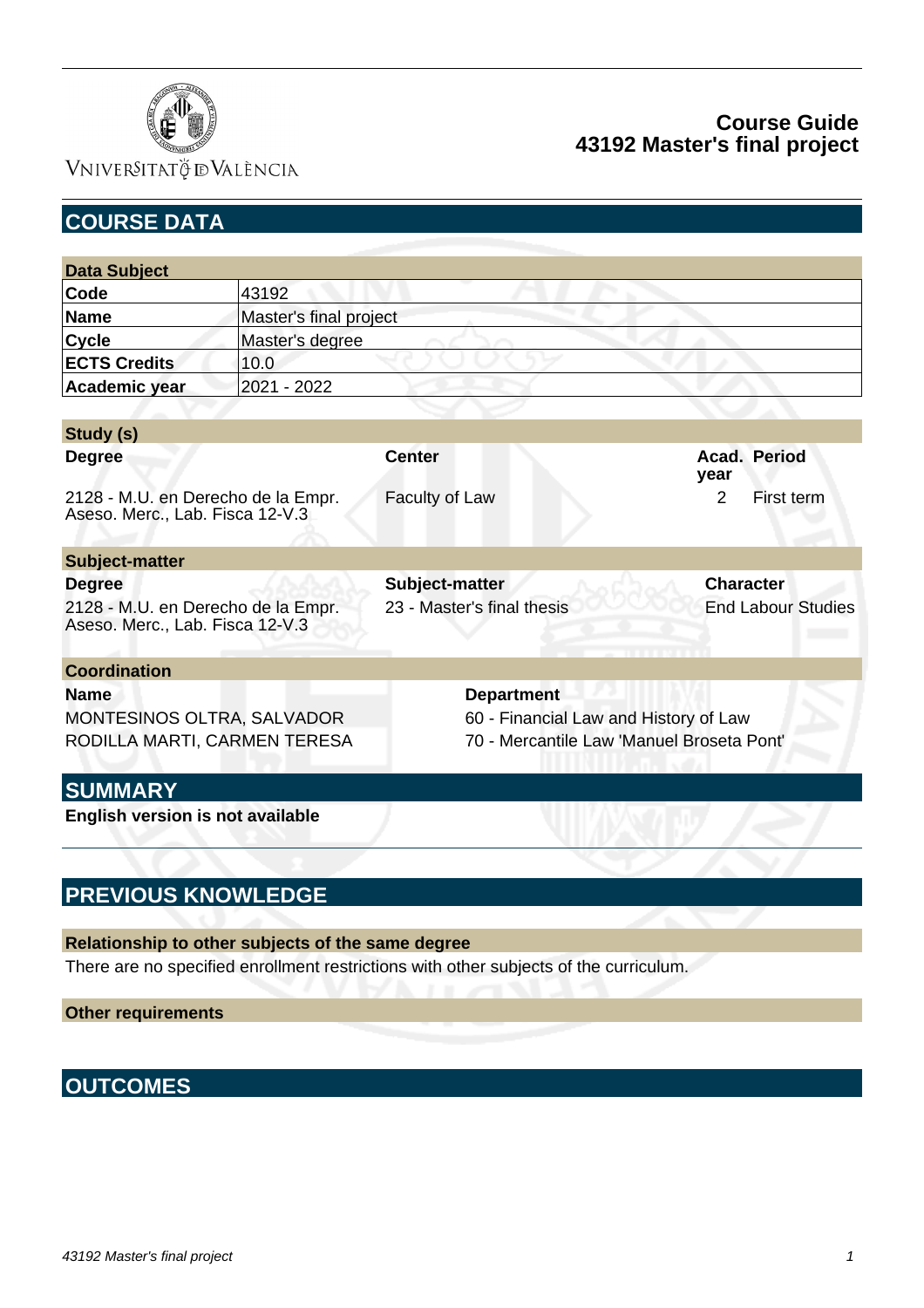### **Course Guide 43192 Master's final project**



### VNIVERSITATÖ IDVALÈNCIA

#### **2128 - M.U. en Derecho de la Empr. Aseso. Merc., Lab. Fisca 12-V.3**

- Students are able to integrate knowledge and handle the complexity of formulating judgments based on information that, while being incomplete or limited, includes reflection on social and ethical responsibilities linked to the application of their knowledge and judgments.
- Students can communicate their conclusions, and the knowledge and rationale underpinning these, to specialist and non-specialist audiences, clearly and unambiguously.
- Students have the learning skills that will allow them to continue studying in a way that will be largely self-directed or autonomous.
- Students have the knowledge and understanding that provide a basis or an opportunity for originality in developing and/or applying ideas, often within a research context.
- Ser capaces de obtener y de seleccionar la información y las fuentes relevantes para la resolución de problemas, elaboración de estrategias y asesoramiento.
- Participar en debates y discusiones, dirigirlos y coordinarlos y ser capaces de resumirlos y extraer de ellos las conclusiones más relevantes y aceptadas por la mayoría.
- Utilizar las distintas técnicas de exposición -oral, escrita, presentaciones, paneles, etc- para comunicar sus conocimientos, propuestas y posiciones.
- Proyectar sobre problemas concretos sus conocimientos y saber resumir y extractar los argumentos y las conclusiones más relevantes para su resolución.
- Conocer y usar con fluidez los bloques normativos reguladores de la empresa y las categorías, normas y trámites jurídicos, así como los pronunciamientos judiciales más significativos.
- Identificar a la empresa como centro de imputación normativo, como patrimonio separado nucleador de derechos y deberes, y también como colaborador a fines generales del ordenamiento.

### **LEARNING OUTCOMES**

**English version is not available**

## **WORKLOAD**

| <b>ACTIVITY</b>    | <b>Hours</b> | % To be attended |
|--------------------|--------------|------------------|
| Graduation project |              | 100              |
| <b>TOTAL,</b>      | 0.00         |                  |

## **TEACHING METHODOLOGY**

**English version is not available**

### **EVALUATION**

**English version is not available**